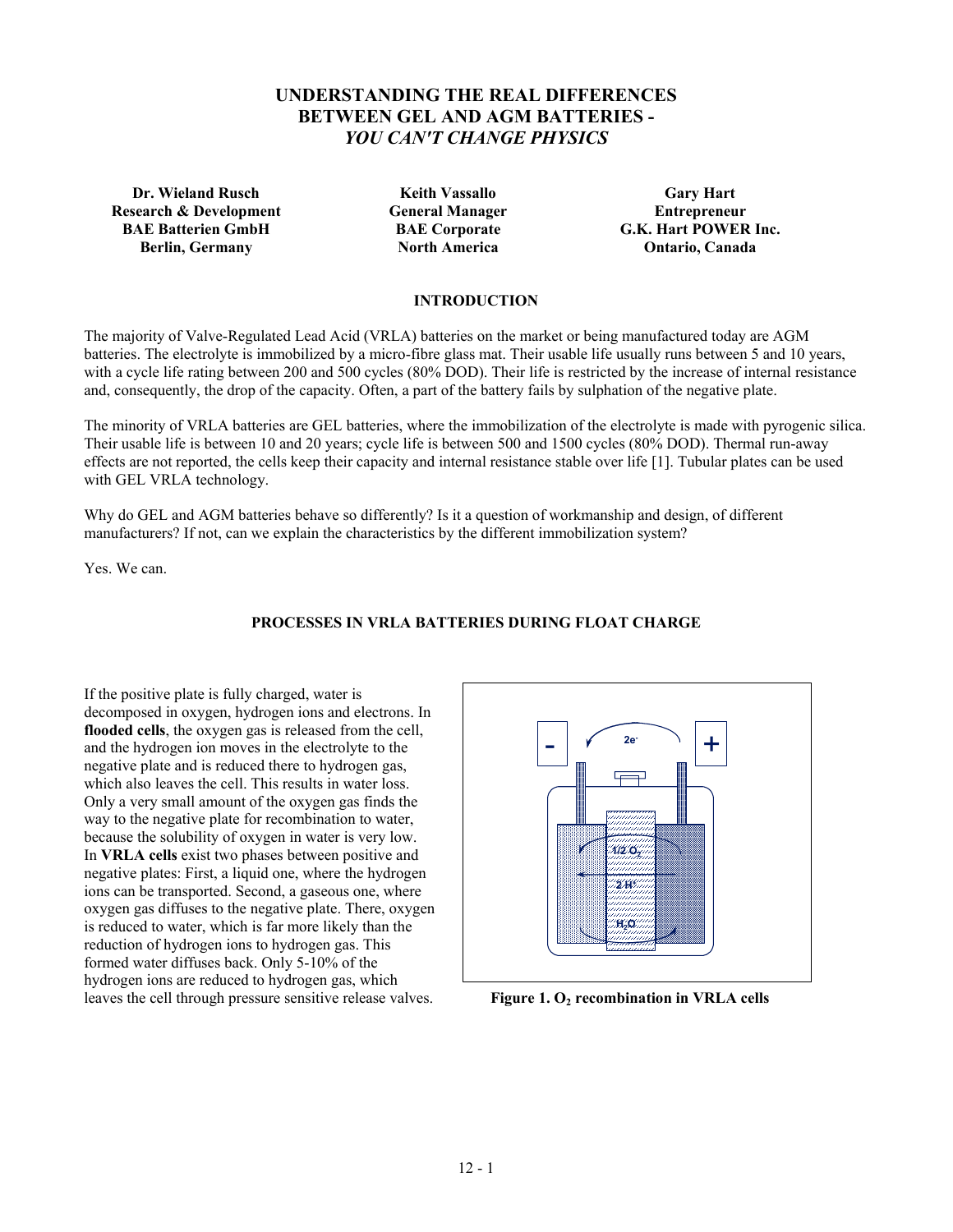The realization of the liquid phase, as well as the gaseous phase at the same place between the positive and negative plates, was the breakthrough for the VRLA cell. Now, the recombination was strong enough to carry 90% of the float current, and water refilling was no longer necessary. The "easy-going" reaction of the hydrogen ions to water caused another effect, depolarization of the negative electrode. At the start of the VRLA development, often a zero negative polarization was observed. Having zero polarization at the negative electrode in a battery, in average, means that, in some cells (cells with thinner plates and less acid), negative polarisation was below zero; in other words, these cells were steadily slightly discharged during float. These are the cells that were sulphated. They could be located using impedance and conductance meters and they provoked a new effect, the PCL 3 (premature capacity loss due to negative plate sulphation).

#### **The basic "law" of float charge**

The basic "law" of float charge conditions shows that both electrodes have to be polarized to keep them charged. This remains undoubtedly valid. The difference between float charge voltage and open-circuit voltage is the polarisation voltage, and this polarization voltage has to be shared between both electrodes. Example:

Float voltage  $2,25V$  - open-circuit voltage  $2,11V =$  polarization 140mV

At the beginning of their development, flooded lead calcium cells had a lack of polarization of the positive electrode. Very low impurities of the antimony-free negative plate resulted in such a high hydrogen over voltage that all the polarisation was consumed on the negative side, leaving the positive electrode at zero polarization, sometimes below zero, i.e., in the discharged state. Experts could see the lead sulphate crystals in the darkness, pointing with a light onto the positive plates. With palladium chloride additions, the negative polarization was reduced, leaving at least 50 mV for the positive polarization.

In VRLA cells the **negative plate** is in danger of low polarization. What can be done to increase it?

First, the negative electrode has to be "clean", i.e., there should be present only a low amount of impurities which reduce the hydrogen over voltage. Then, also with low hydrogen current, we get a substantial negative polarization. Second, the depolarization effect by the oxygen recombination should be restricted and should be equal for all cells of the battery. This is where we have differences between AGM and GEL batteries. GEL batteries have generally a lower recombination current, because the microporous separator restricts the oxygen flow to the negative plate. Further, all cells start with a wet GEL, and the recombination is built up step by step. There is also a regulatory effect insofar as cells with lower recombination ability get higher float voltages, resulting in more water loss and bringing them in line with others. AGM batteries have generally a higher float current, a higher recombination current, and a higher depolarization. It is one of the most difficulties to give all AGM cells in a battery the same recombination ability by leaving in all cells 5% free space in the AGM separator. It is interesting that M. Fernandez [2] published a costly procedure: All AGM cells are overfilled with acid and then overcharged. Due to water loss, the recombination starts after some time and the charging voltage reduces. If the voltage of one cell or one block has reached a defined level, the overcharge of this cell or block is stopped.

The polarization effects can be summarized with the graph in Fig.2.

For simplicity, all cells were equipped with an acid gravity of 1,30g/ml. Consequently, the OCV is about 2,15V, leaving no polarization at a **float voltage** of 2.15V. At a float voltage of 2.30V, we see a total polarization of 150mV. Now the question arises, what is the proportion of the negative and positive polarization? This is shown by the curves on the right. At 2.30V, the flooded battery has a positive polarization of 80mV and a negative polarization of 70mV, totalling 150mV. Here, we have satisfied the basic "law" of float charge conditions best with nearly equal positive and negative polarisations.



 **Fig. 2 Polarization of flooded, GEL and AGM batteries**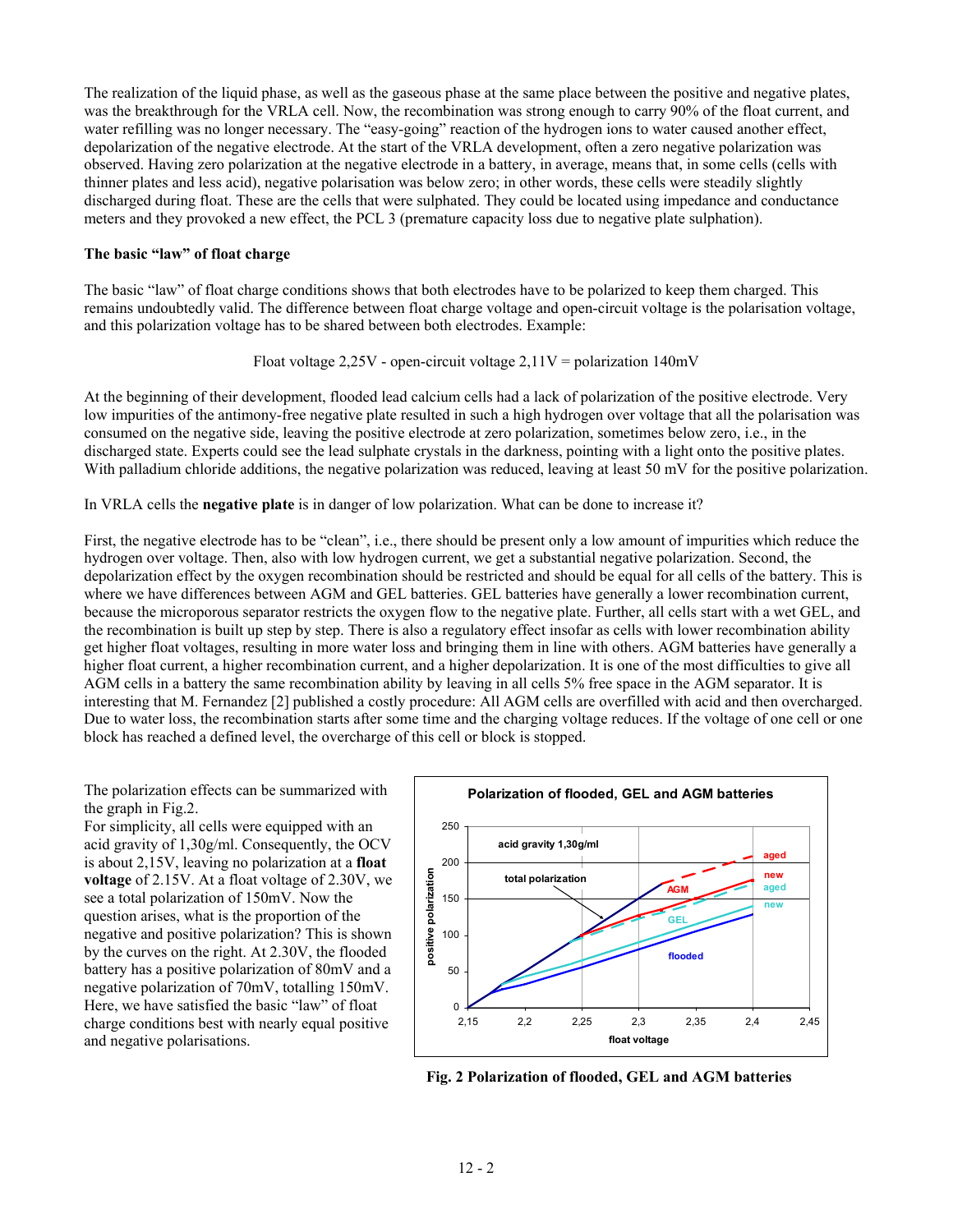The situation is similar with GEL batteries: The negative polarization starts at 60mV and, at the end of operational life, it is 30mV. AGM batteries start at 25mV negative polarization, which is reduced to zero during life, coming into an unstable condition. One should add that not all AGM batteries are alike. AGM batteries with thicker separators and smaller pores have a lower oxygen recombination and become more GEL-like.

What is the reason for the different behaviour of GEL and AGM batteries?

# **GEL: ELECTROLYTE IMMOBILIZATION WITH PYROGENIC SILICA**

Pyrogenic silica is a powder of very fine dispersed  $SiO<sub>2</sub>$  with an apparent density of 0,05g/ml. It consists of primary compact particles with a diameter of 10nm or 0,01µm in average. This can be seen with Transmission Electron Microscopy (TEM) in Figure 4. Due to the small size of primary particles, the internal surface is very high, measured as BET- surface: 200m² per gram.



Fig. 3 Powder of pyrogenic silica **Fig. 4 TEM of pyrogenic silica Fig. 4 TEM of pyrogenic silica** 



The primary spherical particles of 10nm diameter are bonded together in chainlike aggregates. These aggregates have a loose contact to each other, forming Agglomerates. This morphology is a direct consequence of the manufacturing process:

**Fig. 5 Manufacturing process of pyrogenic silica**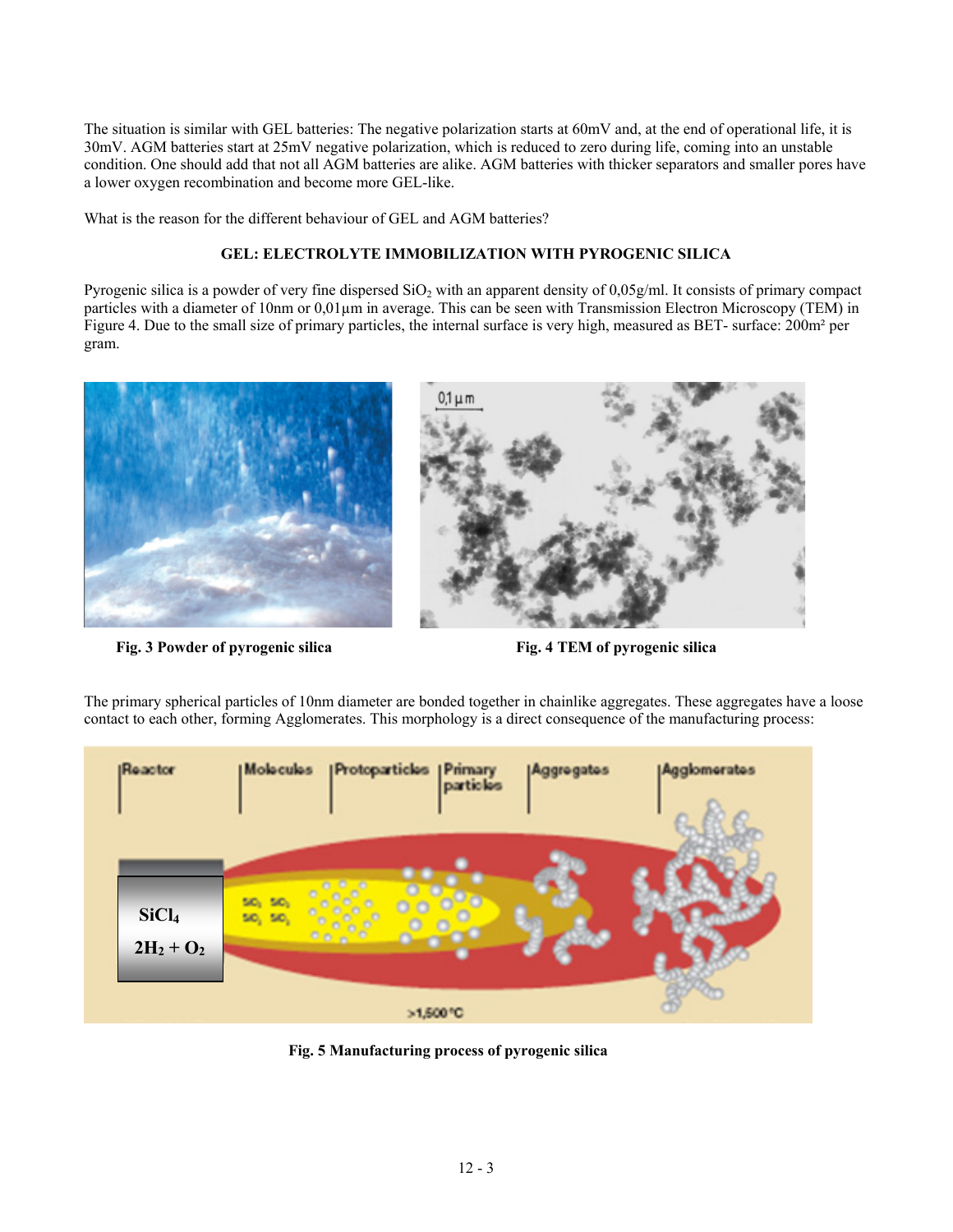Evaporated silicon chloride is blown in an oxygenhydrogen flame. At temperatures above 1500°C SiO<sub>2</sub> molecules are formed. Around  $10.000$   $SiO<sub>2</sub>$ , molecules strongly bond **in** siloxane groups  $(Si - O - Si)$ , bind together to spherical primary particles of 10nm size. As the particles move to colder areas, they bind together to chain-like aggregates with a length of approximately of up 1µm. By further cooling down, they form agglomerates with a diameter of 10 to 250µm. The binding force **between** the primary particles is the hydrogen bridge linkage. The silanol groups (Si – O – H) of two particles come in contact and create the bridge linkage by exchange of their hydrogen molecule (Fig. 6).

These agglomerated aggregates of  $SiO<sub>2</sub>$  particles are mixed with acid and water, forming a liquid GEL (SOL) as seen in the left part of Fig. 7. After keeping it for several hours, on setting, the hydrogen bridge linkages form a three-dimensional structure. This is the GEL, seen in the right hand side of Fig. 7.



**Fig. 6 Hydrogen bridge linkage between particles** 



**Fig. 7 The GEL structure is at the beginning reversible, by dispersing SOL and by setting GEL** 

The most important information we should keep in mind is that water and sulphuric acid are trapped in a structure, which is formed by chains with a diameter of **only 10nm** or 0,01µm. We will see later that the glass matt of AGM batteries consists of  $SiO<sub>2</sub>$ -fibers of 1 $\mu$  diameter, which are 100 times thicker. This factor 100 counts.

The GEL structure is formed out of a liquid sol within the cell. This allows all gaps to be filled between the separator and between the plates, no matter which tolerance in thickness the plates have, both flat and **tubular**. The slow water loss in a VRLA GEL cell causes the GEL to form "cracks." This process is very important for the oxygen recombination, as we see below.

There are also other kinds of silica, like colloidal silica. This silica is produced in the liquid phase. It has a particle size of about 15nm. It is much smaller than agglomerated aggregates of pyrogenic silica, with a size of 10 to 250µm. As a result, the colloidal silica enters the pores of the positive and negative mass, which restricts the mobility of the sulphuric acid ions and reduces the overall capacity.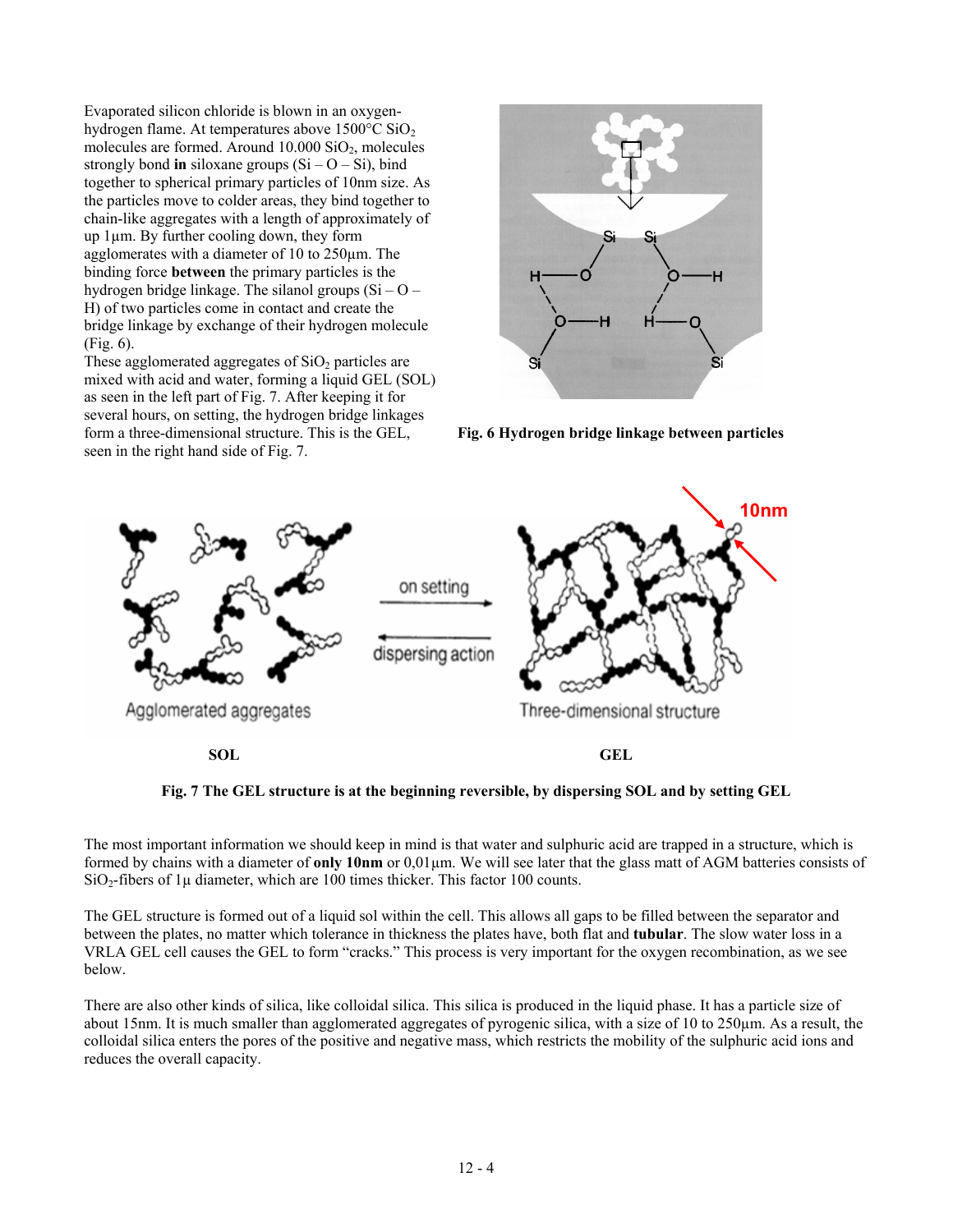## **AGM: ELECTROLYTE IMMOBILIZATION WITH GLASS FIBRES**





**Fig. 8 REM picture of a glass fibre mat Fig.9 Liquid distribution due to surface tension** 

AGM separators consist of a paper-like arrangement of glass fibers with a thickness of 1 to 4mm. The glass fibers have a diameter of 0,5µm to 3µm. Due to their hydrophilic behavior, the diluted sulphuric acid is trapped on the glass fibers. (See Figure 9.) The larger pores remain open until the AGM separator is 100% saturated and are the first to open if dry-out starts to happen.

The thicker fibers are used to build up an elastic spring. The elasticity is necessary because the separator has to be pressed onto the plates for a good ionic path or, in other words, a good cell's impedance. Also, the tolerance of plate's thickness has to be balanced with the elasticity.

The thinner fibers are used to get better adhesion of the acid in the separator. During charging. the emerging concentrated acid has a tendency to sink down due to the gravity force and create acid stratification. The smaller the pores and the fiber diameters are, the fewer problems there will be with acid stratification.

AGM cells have no extra microporous separator, so the AGM separator is the only separation between the plates. To avoid damage of the separator during manufacturing of the cell, which would lead later to short circuits, organic binders are common in thinner AGM separators. They give more mechanical stability, but reduce the portion of small pores.



**Fig. 10 AGM separators with (left) and without (right) organic binder**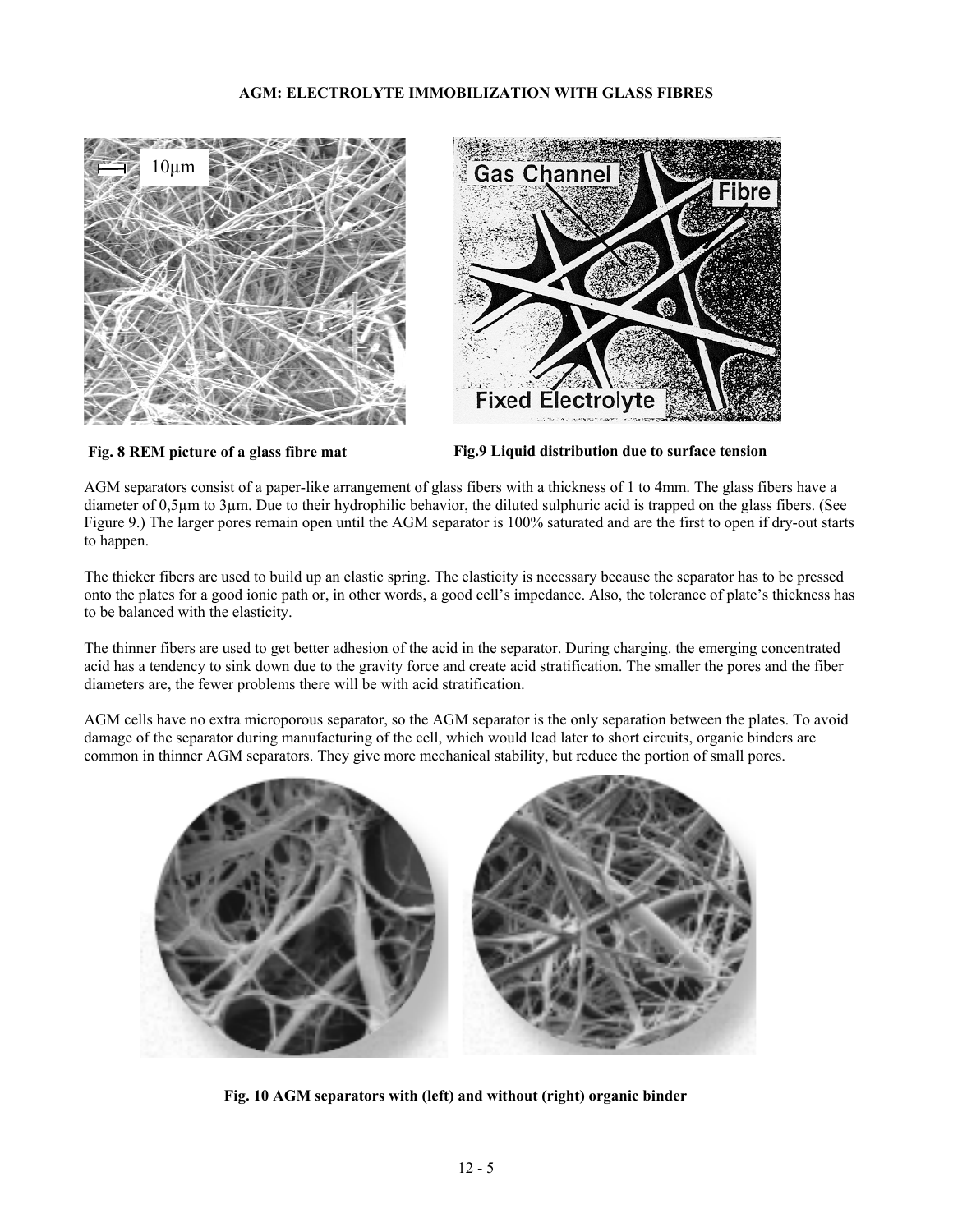# **MORPHOLOGY OF THE IMMOBILIZATION SYSTEM CHANGES BATTERY CHARACTERISTICS**

The electrolyte immobilization structure for AGM as well as for GEL batteries consists chemically of  $SiO<sub>2</sub>$ . The structure and the pores in between the structure are 100 times smaller in a GEL battery (Table 1). According to Table 1, the pores of AGM are larger than those of the active material, while the pores of Gel are smaller as the pores of the active material. **Knowing that the pore system with the smaller pores attracts the liquid stronger**, we can easily conclude that AGM is subject to dryout earlier as the active material, while GEL dries out later as the active material. It has severe consequences for the inner resistance and the capacity decay, as we see below.

| Table 1. Morphological Differences of AGM and GEL |                                     |                                |
|---------------------------------------------------|-------------------------------------|--------------------------------|
|                                                   | AGM                                 | <b>GEL</b>                     |
| Diameter $SiO2$ fibres                            | l um                                | $0.01 \mu m$                   |
| Pore size of the active mass                      | pos. $0,1 \mu m$ , neg. $0,3 \mu m$ | pos. $0,1$ mm, neg. $0,3\mu$ m |
| Rigid microporous separator                       | no                                  | yes                            |
| Plate thickness tolerance                         | critical                            | Not critical                   |
| Plate contact                                     | Elastic properties are essential    | SOL / GEL fills all gaps       |

## **Consequences of the different pore size of AGM and GEL batteries**

- AGM batteries have a height restriction. Plates with a height above 200mm suffer from acid stratification, while GEL batteries can be built without practical restriction. Submarine batteries with a plate height of 1000mm are already being built.
- AGM batteries have a lower cycle life. Even for cells with plate heights of 100mm up to 200mm, acid stratification may occur, if thinner plates are used unintentionally or the container bulges out.
- AGM batteries have a shorter operational life. Dryout during aging is concentrated in the AGM separator (see above). By losing water, the separator will shrink, which reduces contact between the plates and the separator; therefore increasing the impedance. As a result, dryout is the main failure mode of AGM batteries. This explains why the impedance data of the AGM battery correlate better with the residual capacity vs. for flooded or GEL batteries.

## **Consequences of the extra microporous separator in GEL batteries**

- The microporous separator in GEL batteries acts as a barrier for the oxygen recombination. As we have discussed together with the measuring results documented in Figure 2, the lower oxygen recombination reduces the depolarization of the negative electrode and avoids the PCL 3 effect, the premature sulphation of the negative plates.
- The tendency for thermal runaway is strongly reduced for GEL batteries. In Figure 11 and 12, we compare the behaviour of two blocks 6V 68Ah, using the same plates, containers, lids etc. One block has AGM separators and the other microporous separators and GEL. They were artificially aged by overcharge until they have lost 10% of their water content. Simulating the situation of bad heat transfer to the environment or of a large battery in a small room, we increased the heat evolution in the cells by applying a charge voltage of 2.60V/cell. Having identical conditions for both types, the oxygen recombination for GEL batteries is around 1.5A current - equivalent, while for AGM batteries the oxygen recombination is around 10A current – equivalent. Having a six fold higher heat evolution in the AGM cells let the temperature go up to 100°C after 5h, while the temperature of the GEL cells remained below 50°C even after 28h. (See Fig.11 and Fig. 12.)
- The float charge voltage of GEL batteries can be kept constant up to 50°C without any danger of thermal runaway. By keeping the voltage high, we avoid discharge of the negative plate at higher battery temperatures.
- During deep discharge or pole reversal, the microporous separator of GEL batteries helps to prevent short circuits by dendrite growth between the plates.
- The internal resistance of GEL batteries is higher as of AGM batteries at the beginning of their lives.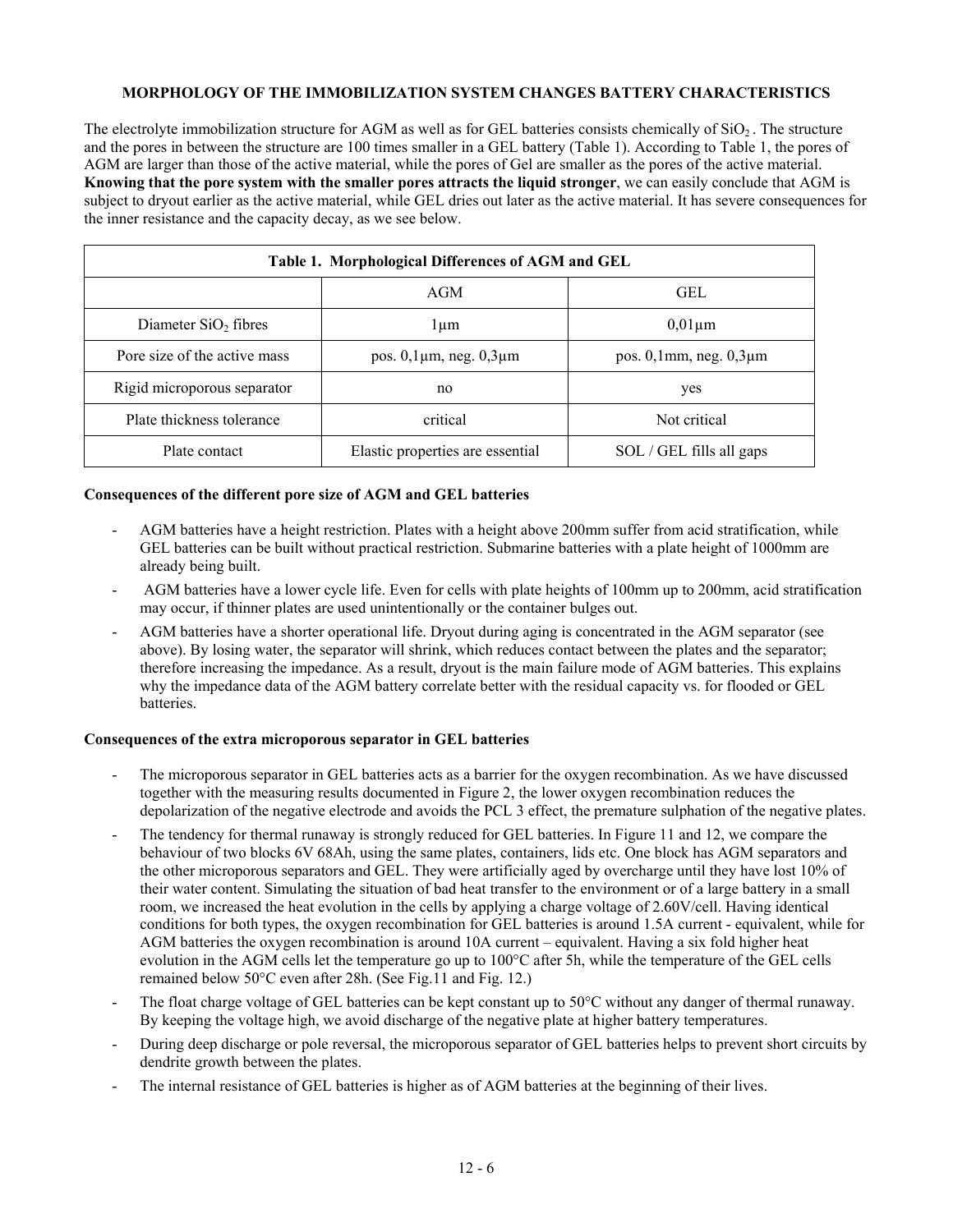



 **Fig, 11 Thermal run-away simulation of AGM Fig. 12 Thermal run-away simulation of GEL** 

# **The SiO2 structure of the GEL is filled into the cell as SOL**

- The fixed electrolyte in the GEL system is filled in a liquid form into the cell. It can fill the gap between plates, even if the thickness tolerance is above 0,1mm. The ionic contact is secured in any case.
- Tubular plates get good contact around the whole tube. The advantages of the tubular plate is long life, low corrosion, and high cycle life [1].
- The fixed electrolyte can also cover the plate lugs and the pole straps, avoiding corrosion due to a shifted electrochemical potential.